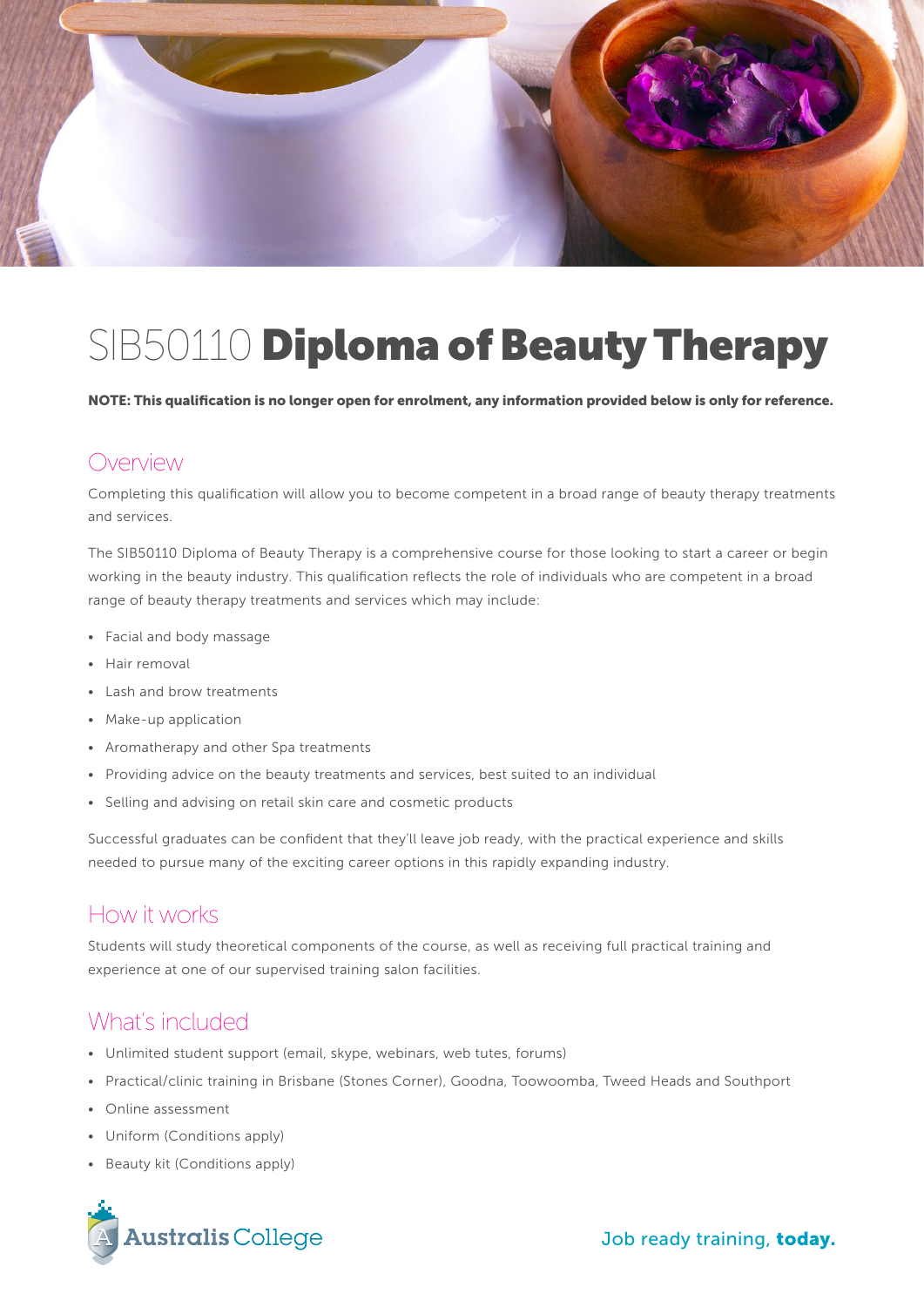## Accreditation

This qualification is nationally recognised under the Australian Qualification Framework (AQF).

## Location and hours

Due to the hands on nature of this course, there is a strong element of practical training required. Students must attend practical sessions at one of our campuses below. Depending on course structure chosen, students will be required to attend campus for a minimum of two full days per week, or in a three week practical block every ten weeks.

Our friendly Course Consultants are able to provide you with more information, in order to determine a schedule and location that suits your needs.

Beauty Campus Locations:

- Stones Corner, Brisbane – [Click here for campus details.](http://www.australiscollege.edu.au/campus-locations/stones-corner-campus/)
- Toowoomba [Click here for campus details.](http://www.australiscollege.edu.au/campus-locations/toowoomba-campus/)
- Goodna – [Click here for campus details.](http://www.australiscollege.edu.au/campus-locations/goodna-campus/)
- Strathpine - [Click here for campus details.](http://www.australiscollege.edu.au/campus-locations/australis-college-strathpine/)
- Tweed Heads (2015 only) [Click here for campus details.](http://www.australiscollege.edu.au/campus-locations/doyles-academy-australia/)
- Maroochydore – [Click here for campus details.](http://www.australiscollege.edu.au/campus-locations/australis-college-sunshine-coast-college-of-australian-training/)
- Townsville [Click here for campus details.](http://www.australiscollege.edu.au/campus-locations/australis-college-townsville-college-of-australian-training/)
- Ipswich – [Click here for campus details.](http://www.australiscollege.edu.au/campus-locations/australis-college-ipswich-college-of-australian-training/)
- Gold Coast [Click here for campus details.](http://www.australiscollege.edu.au/campus-locations/australis-college-gold-coast-college-of-australian-training/)
- Cairns [Click here for campus details.](http://www.australiscollege.edu.au/campus-locations/australis-college-cairns-college-of-australian-training/)

### Entry Requirements

There are no general entry requirements for this qualification, and you may enrol into this course at any time and begin studying shortly after enrolment.

However if you are applying for a VET FEE-HELP loan, there are entry requirements to enter into the loan application. You will need produce a copy of your Australian Year 12 Senior Secondary Certificate of Education prior to enrolment.

If you are unable to produce this certificate, did not complete secondary school to a grade 12 level and gain a certificate, or graduated overseas, you will be required to undertake a Government approved Skills assessment, regardless of your education level and background.

[Click here for more about our student enrollment process.](http://www.australiscollege.edu.au/vet-fee-help/student-entry-procedure/) 

# Duration & Cost

We allow 12 months (full time) or 18 months (part time) to complete this course, although you may be able to complete faster than that depending on how much time you commit to your studies and if you fulfill the requirements of this course. This course has a cost of \$15,900 for full time study and \$17,900 for the part time study option. The following payment options are available:

- [VET FEE-HELP](http://www.australiscollege.edu.au/vet-fee-help/) (eligibility requirements apply)
- [Payment Plans](http://www.australiscollege.edu.au/payment-plans/)



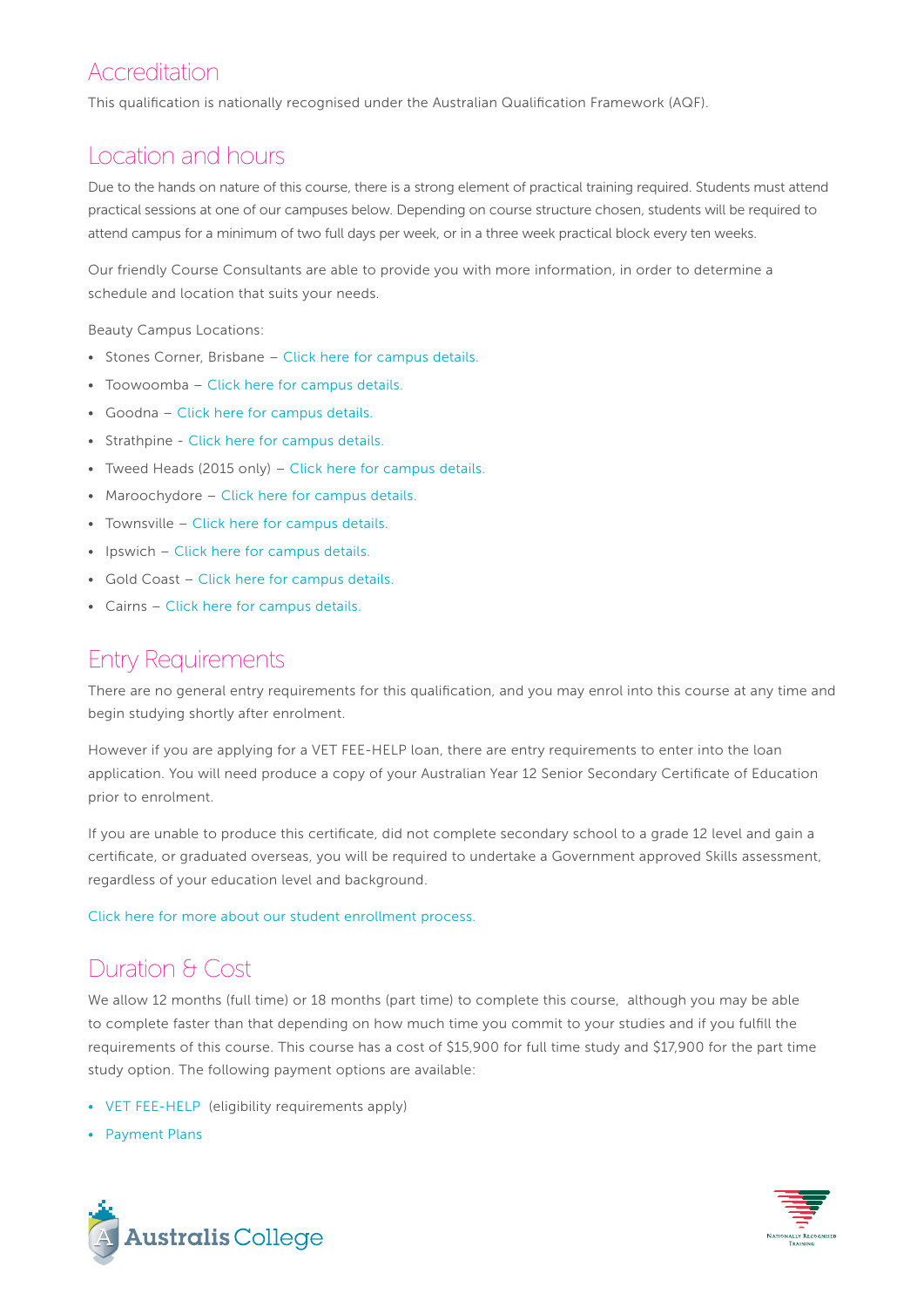# Subject list for SIB50110 Diploma of Beauty Therapy

Students are required to complete a total of 33 units of competency across four stages, which includes a choice of completing the Spa stream or Relaxation Stream.

|                | <b>COMPULSORY UNITS</b>                                                         |                                |
|----------------|---------------------------------------------------------------------------------|--------------------------------|
|                | <b>Unit of Competency</b>                                                       | <b>Unit of Competency Code</b> |
| <b>Stage 1</b> | Communicate in the workplace                                                    | SIRXCOM001A                    |
|                | Work effectively in a retail environment                                        | SIRXIND001A                    |
|                | Apply safe working practices                                                    | SIRXOHS001A                    |
|                | Provide service to clients                                                      | SIBXCCS202A                    |
|                | Conduct financial transactions                                                  | SIBXCCS201A                    |
|                | Advise on beauty services                                                       | SIBBCCS302A                    |
|                | Participate in environmentally sustainable work practices                       | BSBSUS201A                     |
|                | Work in a nail services framework                                               | SIBBNLS201A                    |
|                | Provide manicure and pedicare services                                          | SIBBNLS202A                    |
|                | Design and apply make-up                                                        | SIBXFAS201A                    |
|                | Design and apply makeup for photography                                         | SIBXFAS202A                    |
|                | Investigate new products and services                                           | SIBXRES501A                    |
|                | Maintain infection control standards in office practice settings                | HLTIN402B                      |
| <b>Stage 2</b> | Apply the principles of skin biology to beauty treatments                       | SIBBCCS301A                    |
|                | Provide lash and brow treatments                                                | SIBBFAS302A                    |
|                | Perform waxing treatments                                                       | SIBBHRS301A                    |
|                | Develop treatment plans                                                         | SIBBCCS405A                    |
|                | Work in a skin therapies framework                                              | SIBBCCS404A                    |
|                | Recognise body structures and systems in a beauty therapy context               | SIBBCCS403A                    |
|                | Interpret the chemical composition and physical actions of<br>cosmetic products | SIBBCCS407A                    |
|                | Promote healthy nutritional options in a beauty therapy context                 | SIBBCCS408A                    |
|                | Provide facial treatments                                                       | SIBBFAS404A                    |
|                | Perform body massage                                                            | SIBBBOS401A                    |
| <b>Stage 3</b> | Use electricity in beauty therapy treatments                                    | SIBBCCS406A                    |
|                | Provide advanced facial treatments                                              | SIBBFAS405A                    |
|                | Provide body treatments                                                         | SIBBBOS402A                    |
|                | Perform female intimate waxing treatments                                       | SIBBHRS502A                    |
|                | Apply micro-dermabrasion to improve skin appearance                             | SIBBSKS506A                    |